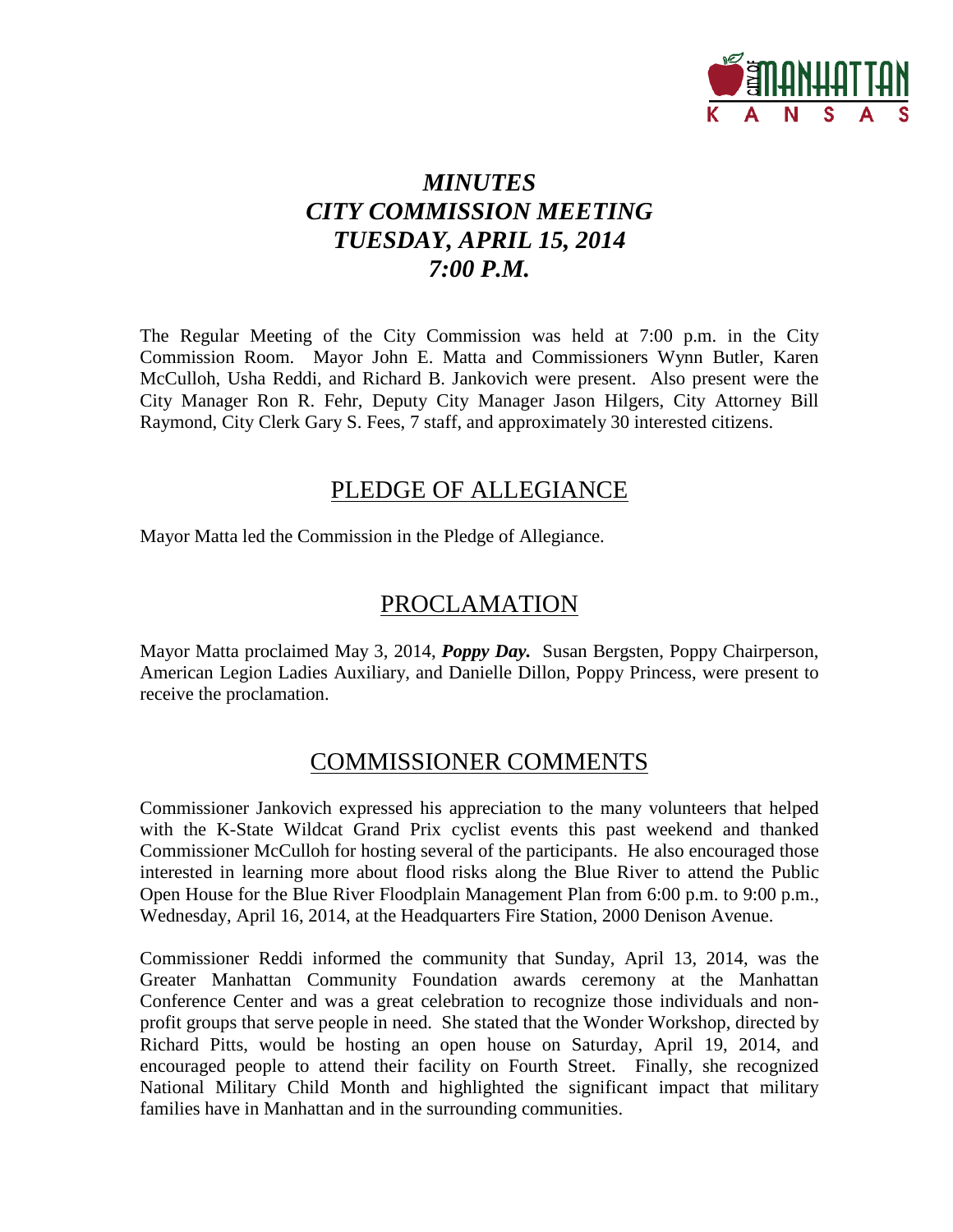## COMMISSIONER COMMENTS *(CONTINUED)*

Commissioner McCulloh stated that the Greater Manhattan Community Foundation recognition was a wonderful event that acknowledged those who have contributed so much in the community, especially the well-deserved recognition of C. Clyde Jones and his wife, Midge. She also stated that she and her husband, John, enjoyed hosting several participants from Oklahoma University that were competing in the K-State Wildcat Grand Prix over the weekend.

Commissioner Butler informed the community that the combined Greater Manhattan Community Foundation will be taking donations on May 6, 2014, with donations being bumped up by .50 cents on the dollar. He encouraged those interested in learning more to contact the Community Foundation office in Colony Square, 555 Poyntz Avenue, or visit the Community Foundation's website for additional information on how you can donate and receive a bigger bang for your buck.

# MINUTES

Commissioner Jankovich moved to approve the minutes of the Regular City Commission Meeting held Tuesday, April 1, 2014. Commissioner McCulloh seconded the motion. On a roll call vote, motion carried 5-0.

## RE-ORGANIZATION

Mayor John Matta provided highlights during his term in office and recognized former mayors attending the meeting, thanked the City Commission and City staff, and expressed special thanks to his wife, Karin. He stated that Manhattan is a great place to be the mayor because the economy is thriving, businesses are expanding, and there is a lot of construction and activity going on. He said that we are fortunate to have great people in Manhattan and have strong volunteer organizations in the community. He highlighted aspects of growth in the community and partnerships that have been further developed. Finally, he expressed his appreciation to those that supported him when running for office and thanked citizens and fellow Commissioners that he served and worked with during his term as Mayor.

Gary S. Fees, City Clerk, called for the election of the new Mayor. Commissioner Karen McCulloh moved that Commissioner Wynn Butler be appointed to serve as Mayor until the second legislative meeting in April 2015. Commissioner Usha Reddi seconded the motion. On vote, motion carried 5-0.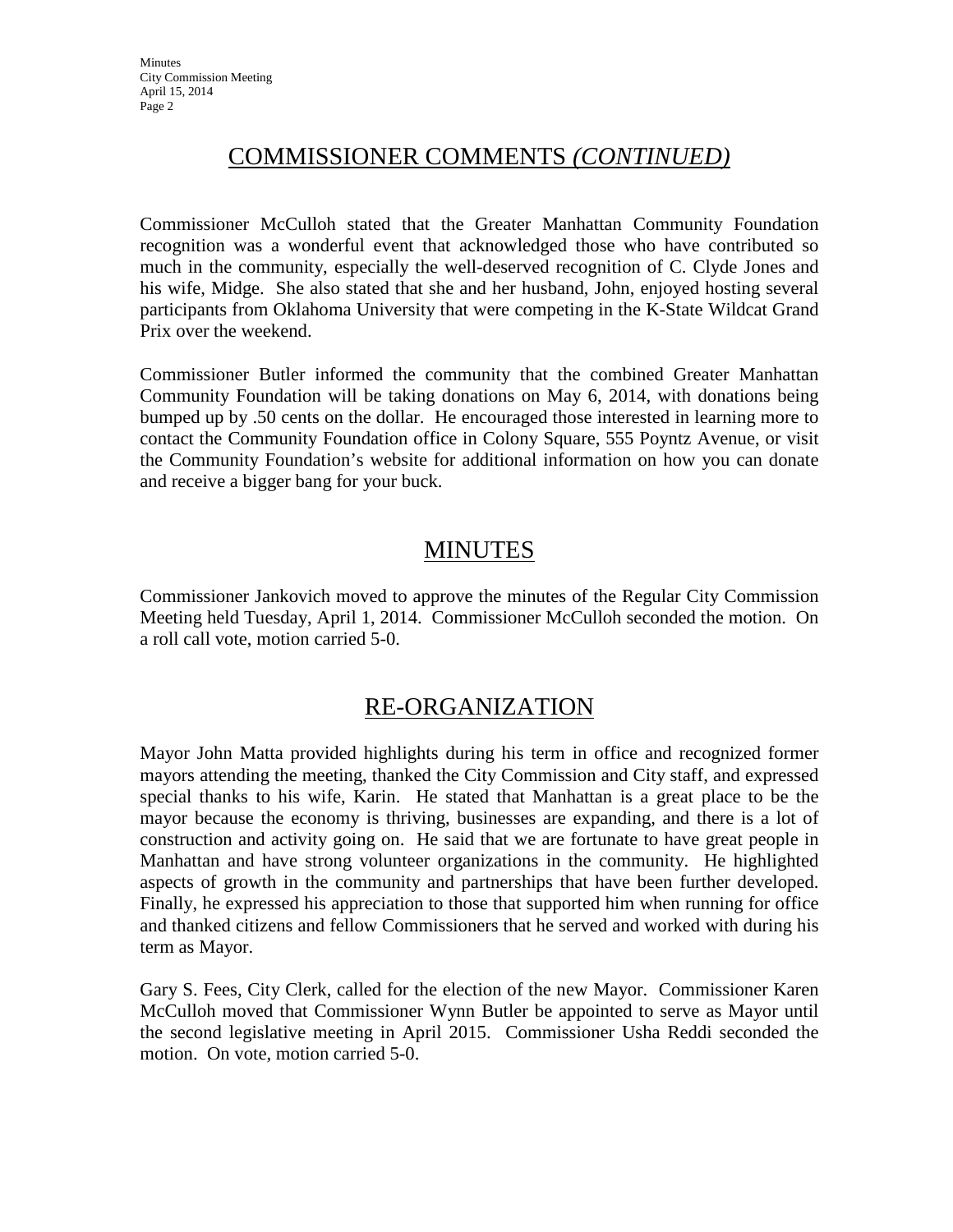## RE-ORGANIZATION *(CONTINUED)*

Newly elected Mayor Butler called for the election of the new Mayor Pro-Tem. Commissioner Reddi moved that Commissioner Karen McCulloh be appointed to serve as Mayor Pro-Tem until the second legislative meeting in April 2015. Commissioner Jankovich seconded the motion. On vote, motion carried 5-0.

Newly elected Mayor Butler and City Manager Ron Fehr recognized outgoing Mayor Matta and presented him with a plaque and framed photography commemorating his term and service as Mayor of the City of Manhattan.

Mayor Butler voiced appreciation for the opportunity to serve as Mayor and recognized former Mayors John Matta, Loren Pepperd, and Jim Sherow. He also thanked City staff for their efforts and help in preparation for his duties as Mayor. He expressed his appreciation to his wife, Mary Ann, for her patience, support, and understanding. He stated the mission of the City of Manhattan and highlighted his vision for the upcoming year and goals established by the Commission, including a focus on local and regional planning, cooperation, and coordination; expand and promote economic development initiatives; plan and improve parks and recreation facilities; protect public safety and infrastructure; continue to facilitate and complete downtown redevelopment; mitigate flooding in our community; and focus on the budget, debt management, and efficiencies. He highlighted three specific items that he planned on championing, which include The Excellence in the Heartland Award, donations and private fundraising initiatives, and considerations to reduce the debt burden and achieve the best value for the community. He then thanked the citizens of Manhattan for the honor as serving as Mayor.

### CONSENT AGENDA

(\* denotes those items discussed)

### **CLAIMS REGISTER NO. 2760**

The Commission approved Claims Register No. 2760 authorizing and approving the payment of claims from March 26, 2014, to April 8, 2014, in the amount of \$3,515,706.46.

### **LICENSE**

The Commission approved an annual Cereal Malt Beverages Off-Premises License for La Hacienda, 3003 Anderson Avenue, Suite 945.

**\* ORDINANCE NO. 7068 – REZONE – LOT 28, MANHATTAN CORPORATE TECHNOLOGY PARK, UNIT 3**

Ron Fehr, City Manager, provided the Commission with an update of the item.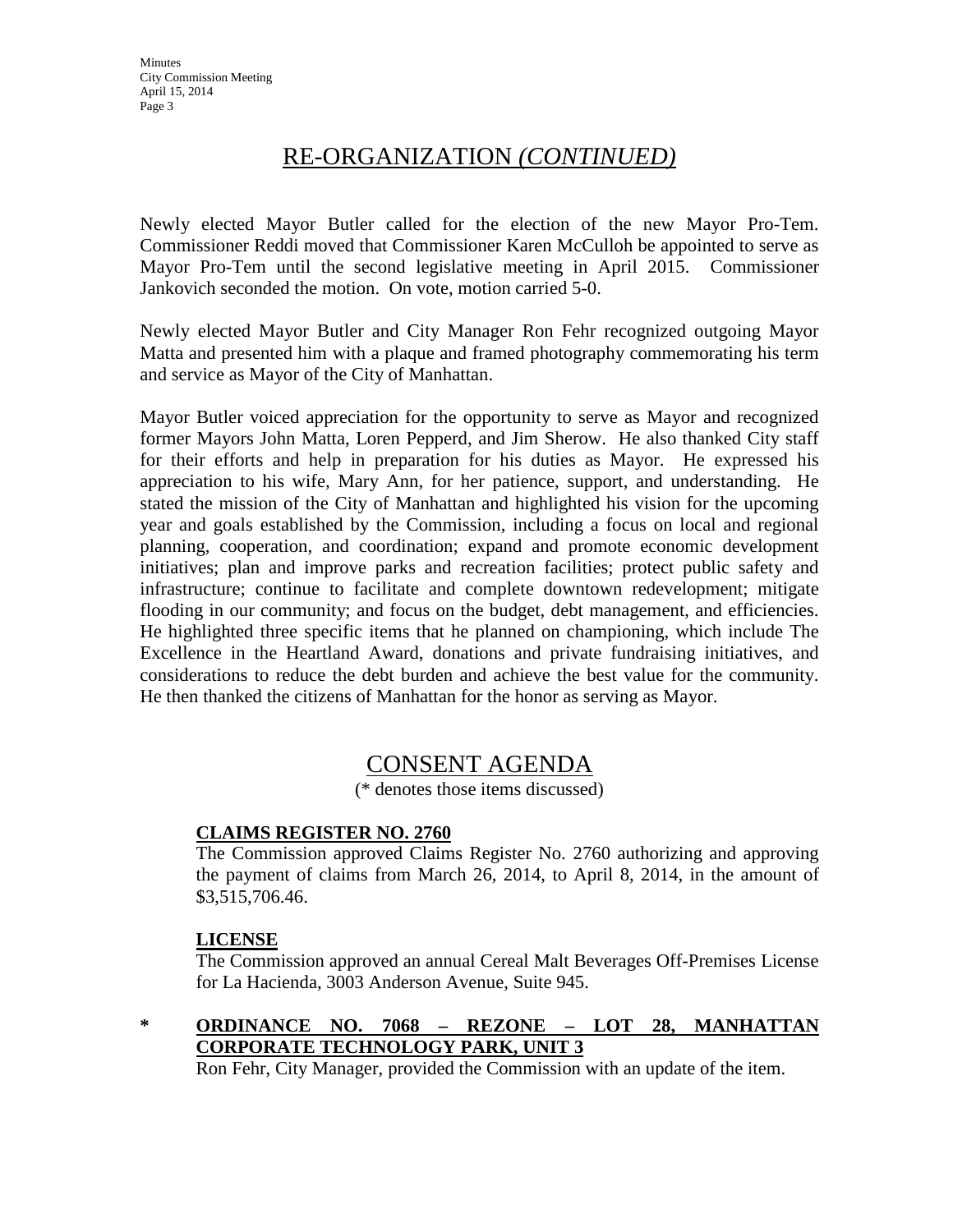# CONSENT AGENDA *(CONTINUED)*

### **\* ORDINANCE NO. 7068 – REZONE – LOT 28, MANHATTAN CORPORATE TECHNOLOGY PARK, UNIT 3** *(CONTINUED)*

This item was removed from the agenda.

### **ORDINANCE NO. 7069 – AMEND FINAL DEVELOPMENT PLAN – LOT R.P. 1, UNIVERSITY HEIGHTS ADDITION, FIRST UNIT, BRIARVIEW OFFICE PARK COMMERCIAL PUD**

The Commission approved Ordinance No. 7069 amending Ordinance No. 4093, and the Final Development Plan of Lot R.P. 1, University Heights Addition, First Unit, of the Briarview Office Park Commercial Planned Unit Development, based on the findings in the Staff Report *(See Attachment No. 1)*, with the four conditions of approval.

### **RESOLUTION NO. 041514-A – SET BONDS SALE DATE – GOB SERIES 2014-A AND 2014-B**

The Commission approved Resolution No. 041514-A setting May 20, 2014, as the date to sell \$13,115,000.00 in general obligation bonds (Series 2014-A) *[Grand Vista Addition, Unit Two – Street, Sanitary Sewer, Water, and Stormwater; Lee Mill Heights Addition, Unit Three, Phase Two, and Unit Four, Phase Three – Street and Water; and Lee Mill Heights Addition, Unit Three, Phase Two; Unit Four, Phase Three; Unit Five; and Unplatted Tract A – Sanitary Sewer and Stormwater]* and \$9,760,000.00 in taxable general obligation bonds (Series 2014- B) *[Tecumseh/Quivera Stormwater Project, Phase I (SM0813); of the Tecumseh/Quivera Stormwater Project, Phase II (SM1302); K-18 Utility Relocation Improvements, Phase IV (Scenic Drive/Eureka Drive) (WA1106); K-18 Utility Relocation Improvements, Phase IV (Miller Parkway) (WA1109); Flint Hills Discovery Center Exhibitry and Furnishings (DC0902); construction of the Downtown Parking Garage (PG0901); and construction of a Downtown Conference Center (CC0901)]*.

### **FIRST READING – ISSUE – GENERAL OBLIGATION BONDS (SERIES 2014-A)**

The Commission approved first reading of an ordinance issuing \$13,115,000.00 in general obligation bonds (Series 2014-A) *[Grand Vista Addition, Unit Two – Street, Sanitary Sewer, Water, and Stormwater; Lee Mill Heights Addition, Unit Three, Phase Two, and Unit Four, Phase Three – Street and Water; and Lee Mill Heights Addition, Unit Three, Phase Two; Unit Four, Phase Three; Unit Five; and Unplatted Tract A – Sanitary Sewer and Stormwater]*.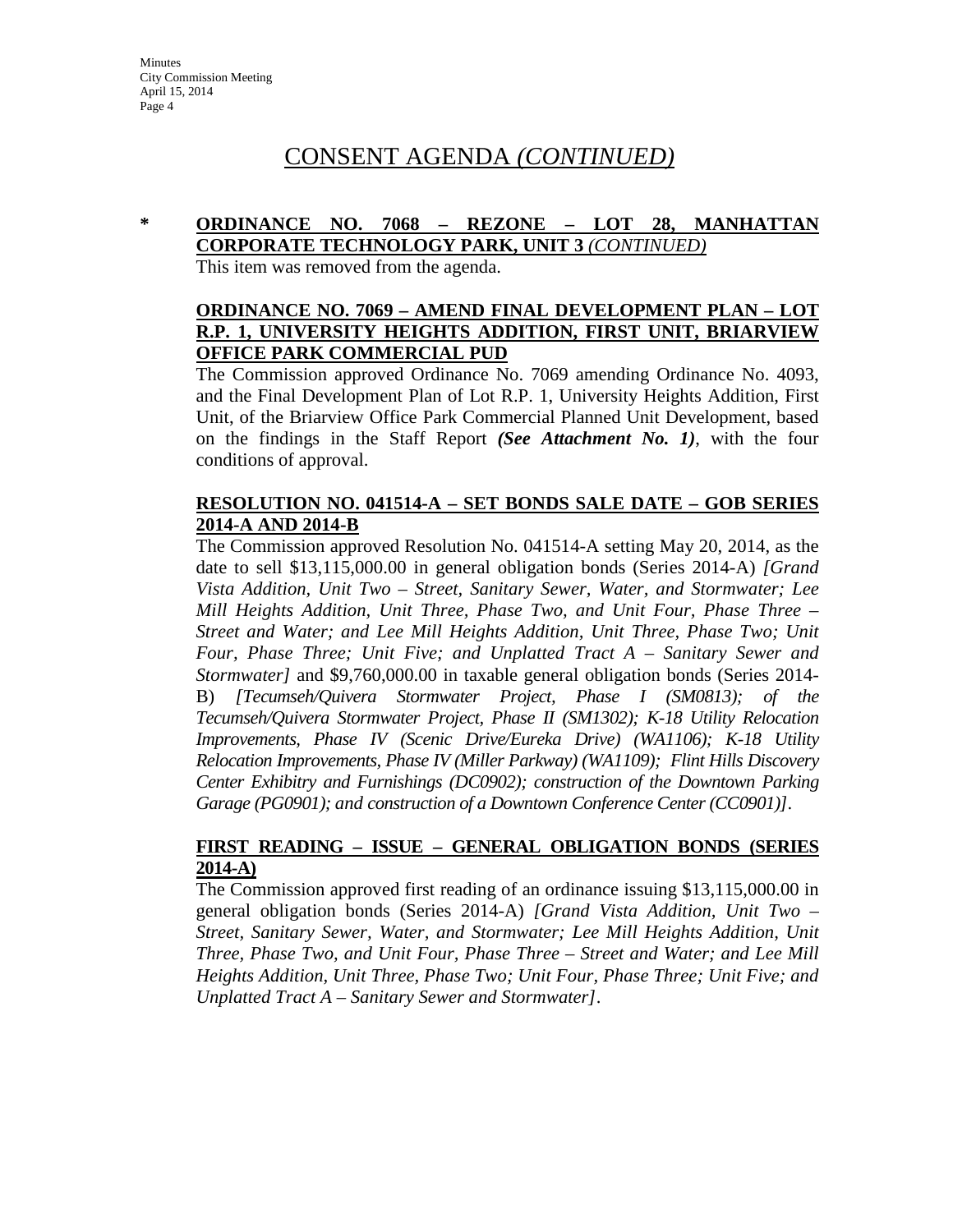# CONSENT AGENDA *(CONTINUED)*

### **FIRST READING – ISSUE – TAXABLE GENERAL OBLIGATION BONDS (SERIES 2014-B)**

The Commission approved first reading of an ordinance issuing \$9,760,000.00 in taxable general obligation bonds (Series 2014-B) *[Tecumseh/Quivera Stormwater Project, Phase I (SM0813); of the Tecumseh/Quivera Stormwater Project, Phase II (SM1302); K-18 Utility Relocation Improvements, Phase IV (Scenic Drive/Eureka Drive) (WA1106); K-18 Utility Relocation Improvements, Phase IV (Miller Parkway) (WA1109); Flint Hills Discovery Center Exhibitry and Furnishings (DC0902); construction of the Downtown Parking Garage (PG0901); and construction of a Downtown Conference Center (CC0901)]*.

### **REQUEST FOR QUALIFICATIONS – WATER TREATMENT PLANT CLEARWELL AND PUMP STATION IMPROVEMENTS (WA1403, CIP #WA015P)**

The Commission authorized City Administration to solicit statement of qualifications for professional design services and appointed Commissioner Jankovich to serve on the Selection Committee for the Water Treatment Plant Clearwell and Pump Station Improvements (WA1403, CIP #WA015P).

### **CHANGE ORDER NO. 4 – AIRPORT TERMINAL EXPANSION, PHASE ONE (AIP 44)**

The Commission approved Change Order No. 4 for Phase One of the Terminal Expansion Project at Manhattan Regional Airport (AIP 44), resulting in a net increase in the amount of \$70,123.00 (+.77%) to the contract with The Weitz Company, LLC, of Lenexa, Kansas, for additional work items that are necessary for safety and/or operational efficiency.

### **AGREEMENT – ENGINEERING SERVICES – BLUEMONT HILL WATERLINE PROJECT (WA1211)**

The Commission authorized the Mayor and City Clerk to execute an agreement in the amount of \$74,495.00 with Bartlett and West, Inc., of Manhattan, Kansas, for professional engineering services for the Bluemont Hill Waterline project (WA1211).

### **AWARD CONTRACT – RILEY COUNTY SENIORS' SERVICE CENTER CDBG INTERIOR IMPROVEMENTS PROJECT (CD1314)**

The Commission accepted the Architect's Opinion of Probable Cost in the amount of \$90,000.00 and awarded and authorized the Mayor and City Clerk to execute a construction contract in the amount of \$89,300.00 to Ron Fowles Construction Management Services, Inc., for the base bid and Alternate No. 1 for the Riley County Senior's Service Center (CDBG) Interior Improvements (CD1314).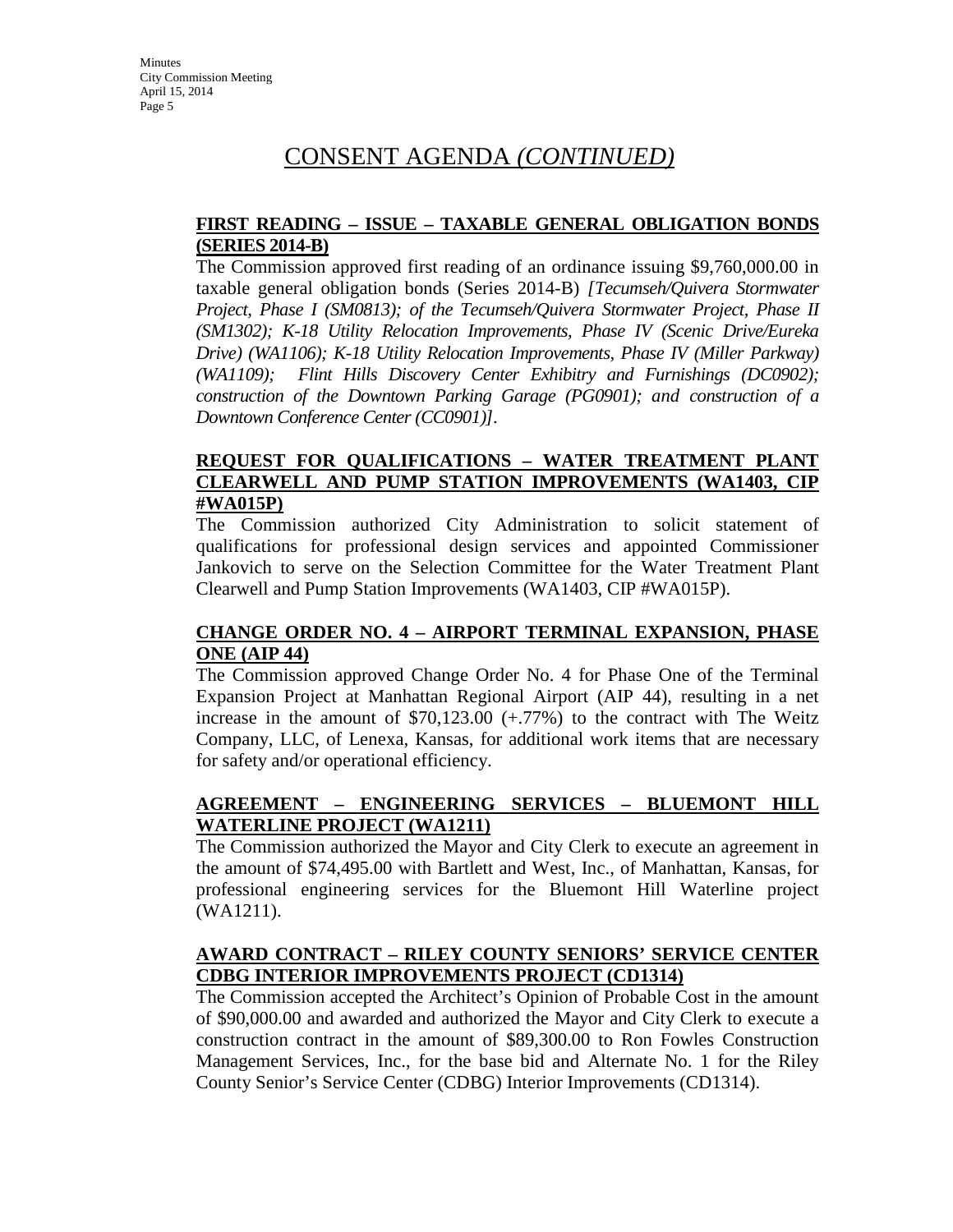# CONSENT AGENDA *(CONTINUED)*

### **AGREEMENT – CONTRIBUTION OF FUNDS - RILEY COUNTY SENIORS' SERVICE CENTER CDBG INTERIOR IMPROVEMENTS PROJECT (CD1314)**

The Commission authorized the Mayor and City Clerk to execute an Agreement with the Riley County Seniors' Service Center for its \$14,000.00 contribution for the Riley County Senior's Service Center (CDBG) Interior Improvements (CD1314)

### **CHANGE ORDER NO. 1 - RILEY COUNTY SENIORS' SERVICE CENTER CDBG INTERIOR IMPROVEMENTS PROJECT (CD1314)**

The Commission approved Change Order No. 1 resulting in a net decrease in the amount of \$23,300.00 (-26%) to the contract with Ron Fowles Construction Management Services, Inc., for the Riley County Senior's Service Center (CDBG) Interior Improvements (CD1314).

### **AGREEMENT – DOWNTOWN FARMERS' MARKET, INC.**

The Commission authorized the Mayor and City Clerk to execute an agreement with the Downtown Farmer's Market, Inc., for use of the City's public parking lot at the southeast quadrant of North Fourth Street and Leavenworth Street, in Lot 3, Manhattan Town Center 5 for the 2014 season.

### **OUTSIDE CITY SEWER AGREEMENT – 1304 AND 1306 ROEVER ROAD (WILLIAM R. AND SHELLY CURRENCE)**

The Commission authorized the Mayor and City Clerk to execute an agreement with William R. Currence II and Shelly Currence for an outside city limits sanitary sewer service connection for the property at 1304 and 1306 Roever Road, Riley County, Kansas.

### **APPLICATION – 2014 EMERGENCY SOLUTIONS GRANT FUNDS**

The Commission authorized the Mayor and City Clerk to sign an application for 2014 Emergency Solutions Grant funds.

### **PURCHASE – TRUCK-MOUNTED SEWER JET (CIP #WW072E) – SEWER MAINTENANCE DIVISION**

The Commission rejected the bid in the amount of \$196,450.00 and authorized the purchase of a new/used truck-mounted sewer jet (CIP #WW072E) for the Sewer Maintenance Division from Key Equipment and Supply Company, of Kansas City, Kansas, in the negotiated amount of \$172,980.00, to be paid from the Wastewater Fund.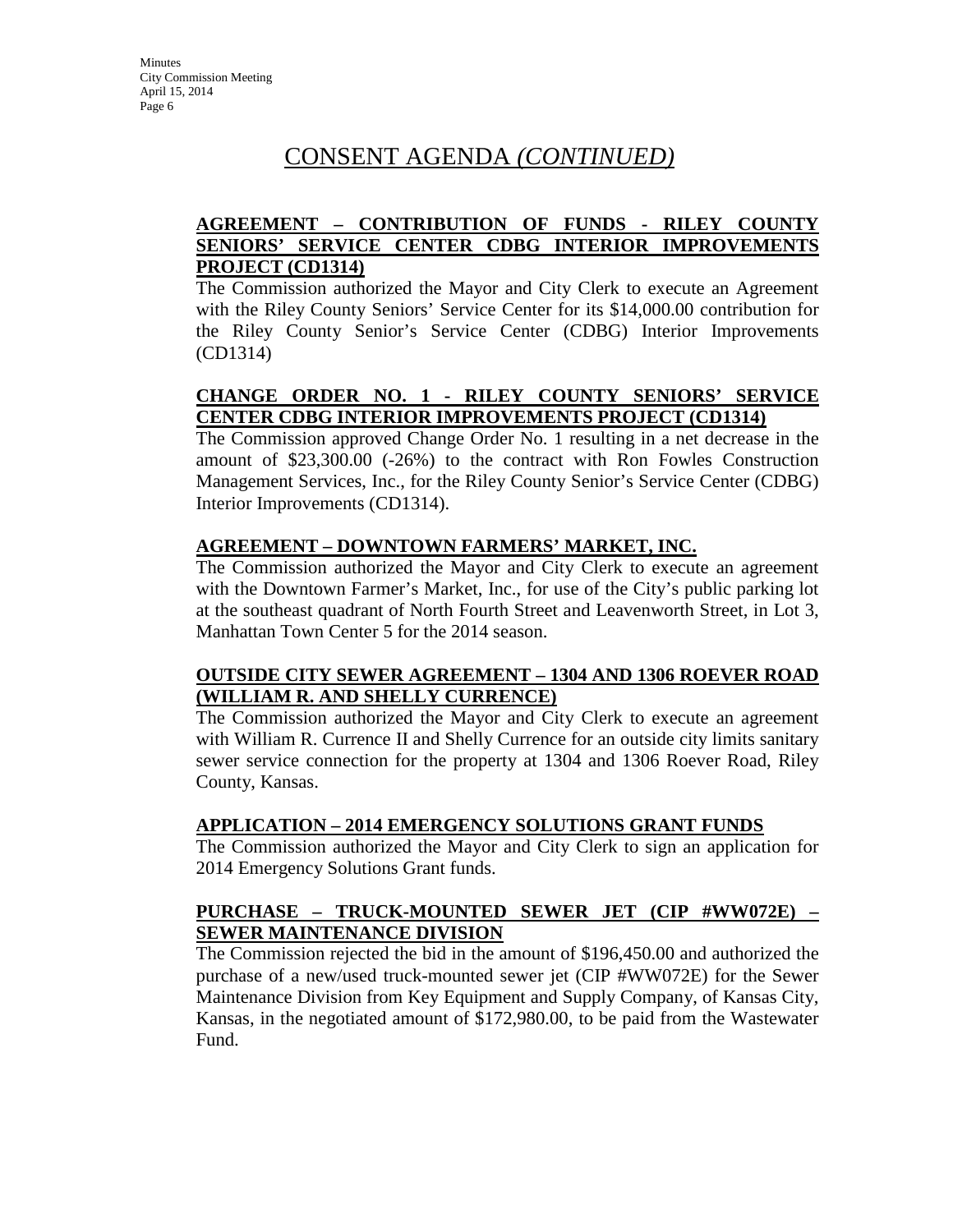$\star$ 

### CONSENT AGENDA (CONTINUED)

#### **REJECT BIDS - NEW SEWER TV TRUCK (CIP #WW004E)**

Ron Fehr, City Manager, provided the Commission with an update and clarification of the item.

The Commission rejected all bids and authorized City staff to revise the specifications and rebid for a new sewer tv truck (CIP #WW004E) for the Sewer Maintenance Division.

#### **PURCHASE - POOL CHEMICALS**

The Commission authorized City Administration to purchase muriatic acid in the amount of \$.173 per pound, sodium bicarbonate in the amount of \$.257 per pound, calcium chloride in the amount of \$.237 per pound, sodium thiosulfate in the amount of \$.69 per pound, cyanuric acid in the amount of \$.92 per pound, and sodium hypochlorite in the amount of \$1.40 per gallon from Edwards Chemicals, Inc., of Elwood, Kansas, for treatment of the three pools for the 2014 season, to be paid from the Parks and Recreation Swimming Pool Division General Operating Budget General Fund.

After discussion, Commissioner McCulloh moved to approve the consent agenda. Commissioner Reddi seconded the motion. On a roll call vote, motion carried 5-0.

#### **ADJOURNMENT**

At 7:32 p.m., the Commission adjourned.

MMC, City Clerk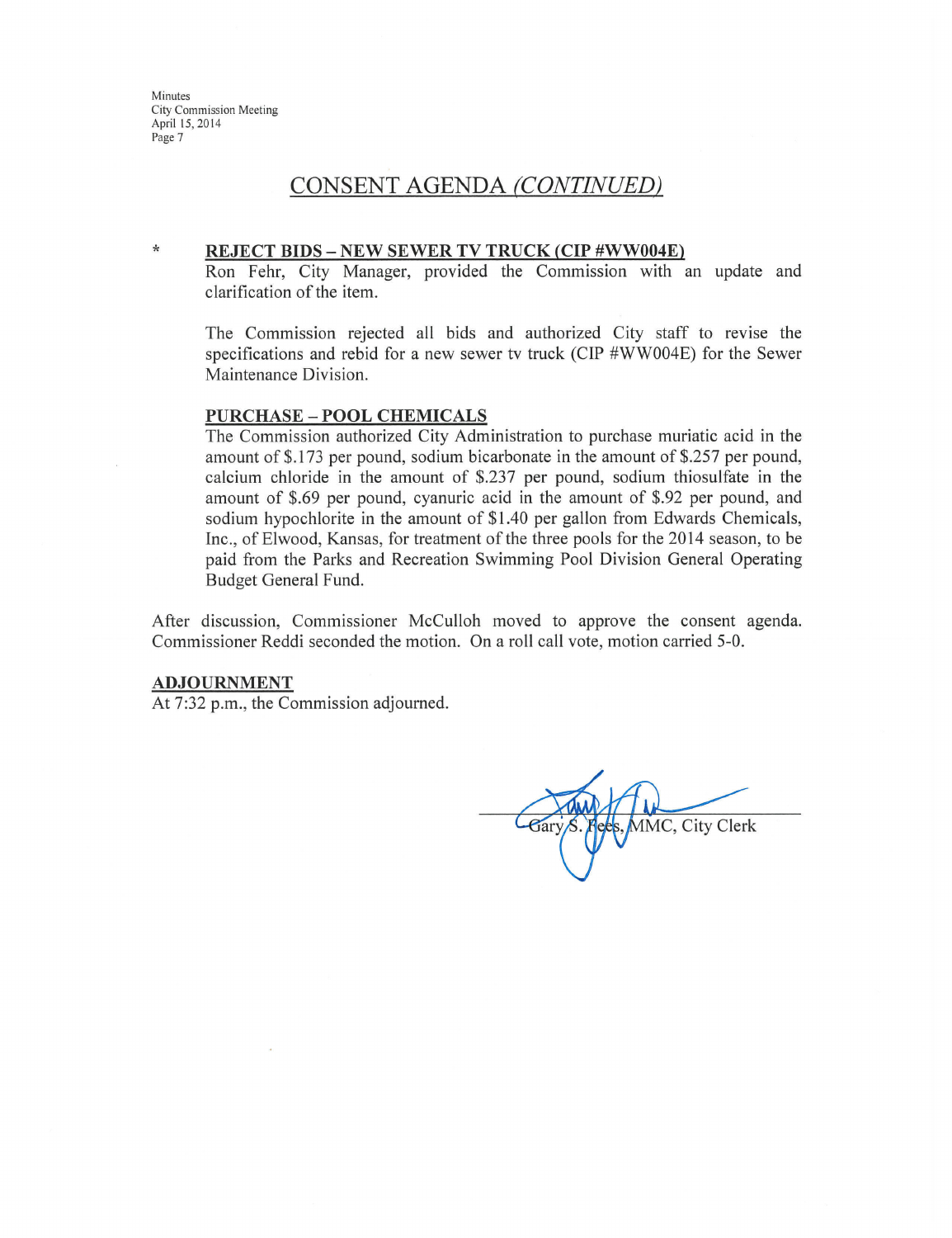*Attachment No. 1*

#### **STAFF REPORT**

### **AN AMENDMENT OF ORDINANCE NO. 4093 AND THE APPROVED FINAL DEVELOPMENT PLAN OF BRIARVIEW ADDITION COMMERCIAL PLANNED UNIT DEVELOPMENT.**

## **BACKGROUND**

**APPLICANT/OWNER:** DPRA, Inc. – Marcy Carter, CFO

**ADDRESS:** 200 Research Drive

**LOCATION:** Lot R.P. 1, University Heights Addition, First Unit

**AREA:** 2.99 Acres

**DATE OF PUBLIC NOTICE PUBLICATION:** February 24, 2014

### **DATE OF PUBLIC HEARING: PLANNING BOARD:** March 17, 2014 **CITY COMMISSION:** April 1, 2014

### **EXISTING PUD**

#### **Ordinance**

Ordinance No. 4093 was approved on September 20, 1983. The Ordinance rezoned the property from I-1, Research Park District to PUD, Planned Unit Development. The Ordinance documents did not specifically list any permitted uses or conditions of approval, but rather stated:

Section 2. The use limitations and space limitations as described in the Development Plan and Documents as filed with the application in the Zoning Administrator's Office shall apply to this district and govern the development therein. The PUD use is generally for Business and Professional Office Use.

The PUD site plans showed a total of 40,000 square feet of office space in five (5) buildings, with associated off-street parking and landscaping on two (2) lots. Lot 1, Briarview Office Park Addition created a two-story medical office building with approximately 6,800 square feet of floor space.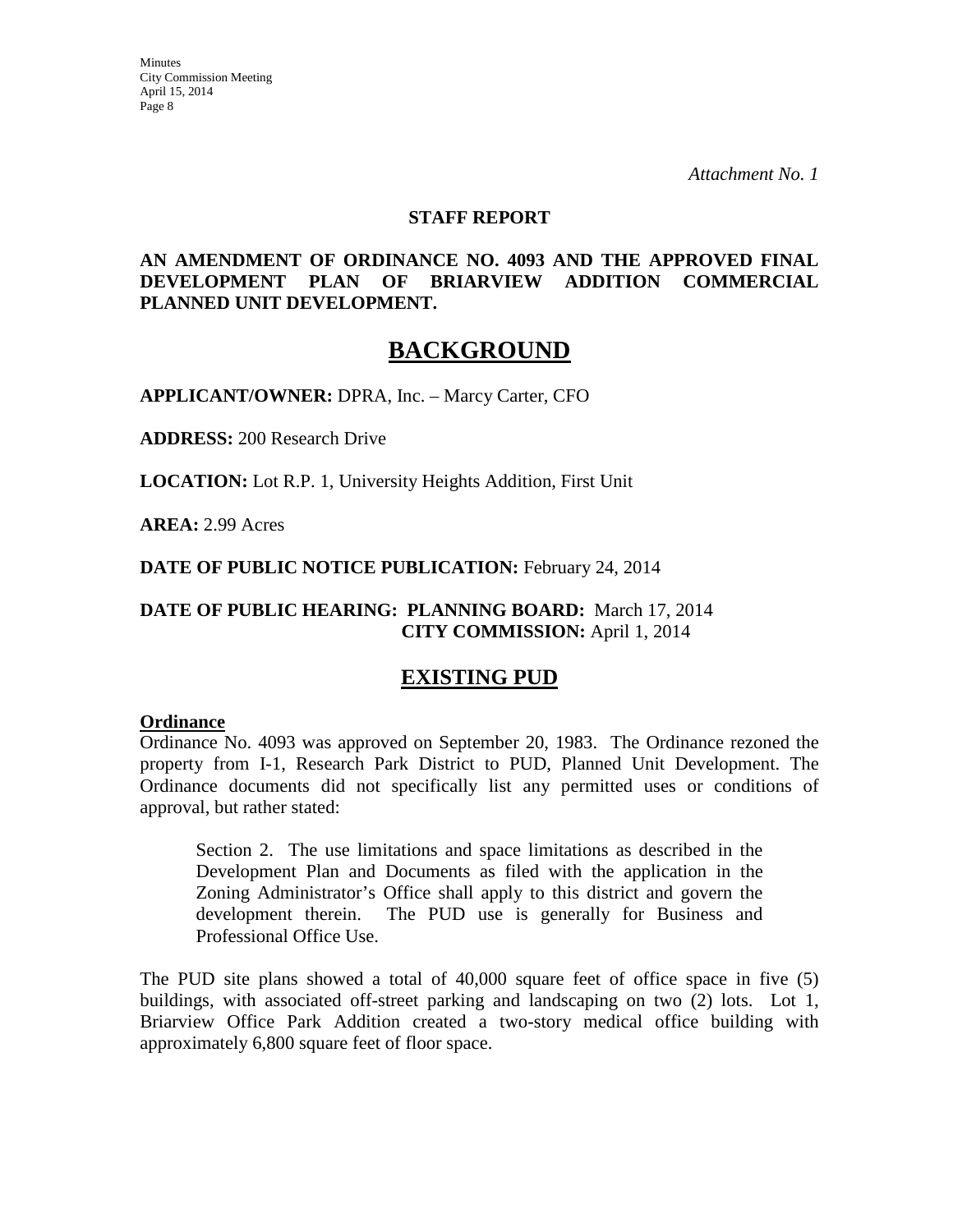*Attachment No. 1*

Four (4) separate buildings were envisioned on Lot R.P. 1, University Heights, First Unit (the site). The development plan showed the existing building, which is a two (2) story building with 8,304 square feet of floor area and three (3) other buildings. The other buildings and associated parking lot was never constructed. The existing building was constructed in 1973 as an office building.

At the Manhattan Urban Area Planning Board public hearing on August 15, 1983, a condition of approval was made that "only the building on the lower level (Lot 1, Briarview Office Park Addition) of the site could be used for medical or dental uses. This condition was made part of Ordinance No. 4093 that established the PUD.

### **PROPOSED AMENDMENT**

The applicant, DPRA, Inc. has reduced its business capacity at the site to the point that they would like to sell the site and move to a new location. A medical practice would like to purchase the site and open a medical office in the existing building.

The proposal is to amend Ordinance No. 4093 to allow medical office uses, which would include dental and other similar professional uses, on the site, Lot R.P. 1, University Heights Addition, First Unit. The proposed PUD Amendment is also to remove the three (3) buildings that were never constructed on the site from the development plans.

#### **Proposed Buildings, Structures, and Phasing**

The existing building is a two-story office building with a floor area of approximately 8,304 square feet. To the southwest of the building is an off-street parking lot with thirtyseven (37) parking spaces. The parking lot gains access from two (2) curb cuts on Research Drive to the west. No changes are proposed to the existing building or parking lot.

No additional buildings are proposed on the site. The three (3) buildings originally planned for the development have been eliminated from the development plans.

Any future changes to the existing building or site layout will require an amendment to the PUD, subject to Section 9-108 of the Zoning Regulations.

#### **PROPOSED SIGN:**

An existing sign is located at the site's southern entrance. The sign is approximately twenty-four (24) square foot, three (3) feet tall and externally illuminated. New signage for the future tenants will be required to use the same sign dimensions and materials or seek an amendment to the PUD.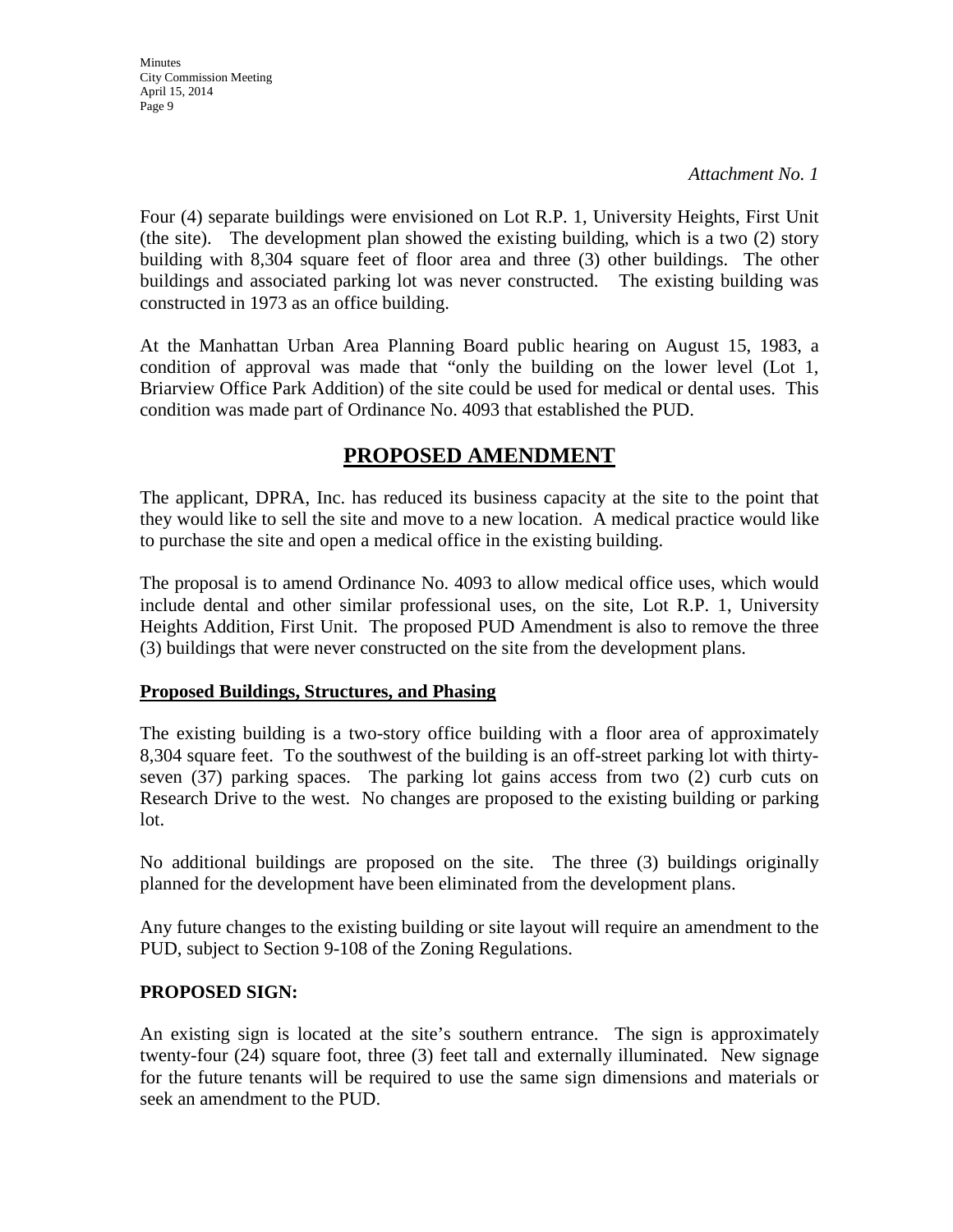**PROPOSED LIGHTING:** No change to the exterior lighting is proposed. The exterior lighting on the site include a utility pole at the northwest corner of the parking lot with an area flood light and wall mounted lights on the existing building.

# **MATTERS TO BE CONSIDERED WHEN AMENDING A PLANNED UNIT DEVELOPMENT**

### **1. WHETHER THE PROPOSED AMENDMENT IS CONSISTENT WITH THE INTENT AND PURPOSE OF THE APPROVED PUD, AND WILL PROMOTE THE EFFICIENT DEVELOPMENT AND PRESERVATION OF THE ENTIRE PUD:**

The Briarview Office Park PUD created a business and office park that was to have up to 40,000 square feet of office space in five (5) buildings. The proposed PUD amendment would expand the use on the site to permit medical offices on the site. The condition of approval by the Manhattan Urban Area Planning Board and Ordinance No. 4093 prohibited medical offices on the subject site. The proposed PUD Amendment is consistent with the intent and purpose of the approved PUD. The Zoning Regulations generally view medical offices to be synonymous with business and professional offices. The proposed use on the site will match the permitted use that exists on the adjacent lot to the south within the PUD.

**2. WHETHER THE PROPOSED AMENDMENT IS MADE NECESSARY BECAUSE OF CHANGED OR CHANGING CONDITIONS IN OR AROUND THE PUD, AND THE NATURE OF SUCH CONDITIONS:** The proposed amendment is necessary because the applicant would like to sell the site to a buyer that is interested in establishing a medical office in the existing building. The most significant change to the PUD is that the other three (3) proposed buildings on the site were never constructed. This removed over 24,700 square feet of office space from the PUD. The elimination of the that future office space will most likely reduce any adverse impacts, such as increase in light, noise and traffic, from the development on adjacent residential properties.

**3. WHETHER THE PROPOSED AMENDMENT WILL RESULT IN A RELATIVE GAIN TO THE PUBLIC HEALTH, SAFETY, CONVENIENCE OR GENERAL WELFARE, AND IS NOT GRANTED SOLELY TO CONFER A SPECIAL BENEFIT UPON ANY PERSON:** The proposed amendment will result in a gain to the public by allowing for the continued use of a business and professional office building that has a similar use (medical office) on the adjacent property to the south. The proposed amendment eliminates three future (3) buildings that were proposed for the site. This will reduce any potential increases in traffic, noise and light compared to if the buildings were constructed.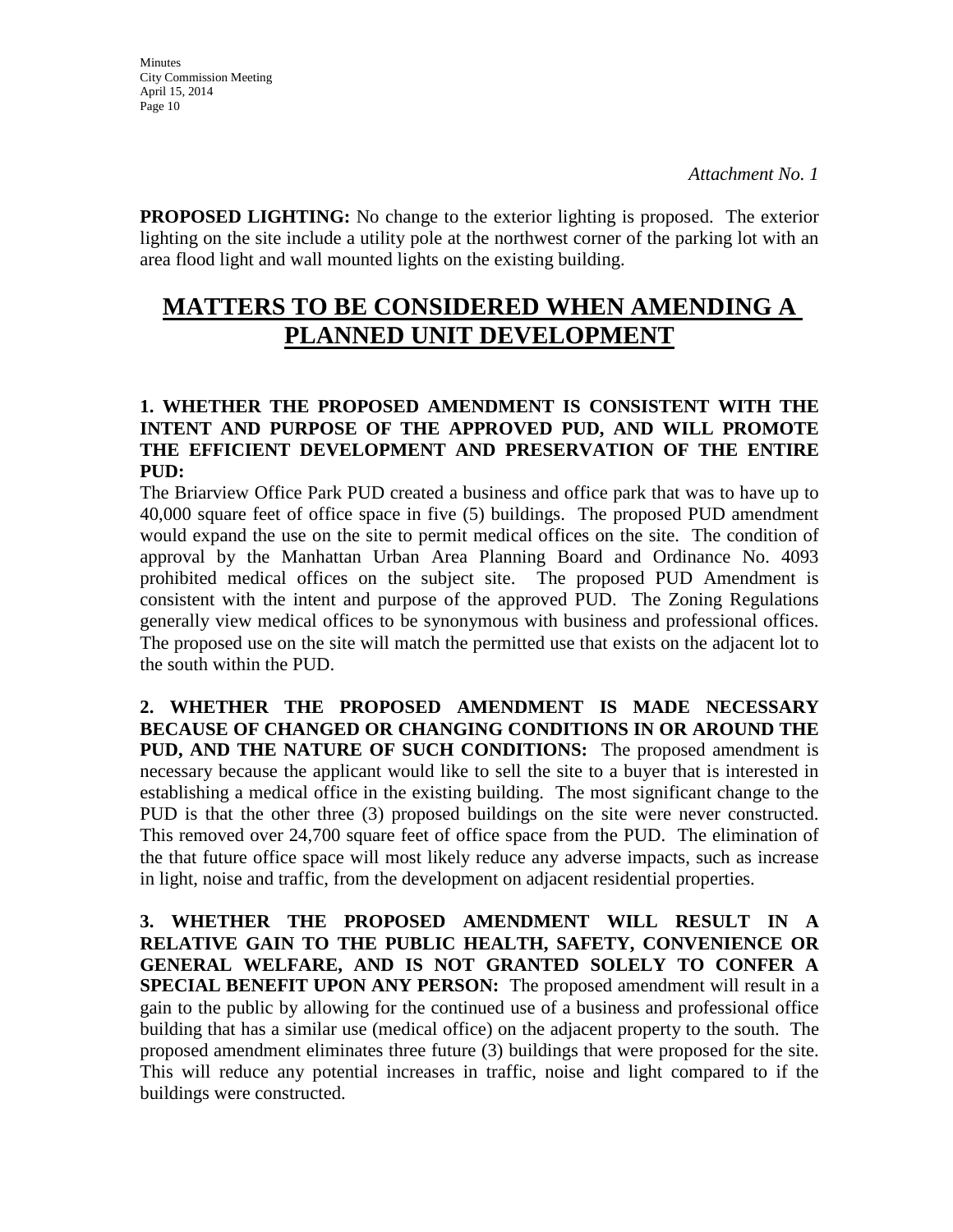# **ADDITIONAL MATTERS TO BE CONSIDERED WHEN AMENDING A PLANNED UNIT DEVELOPMENT**

**1. LANDSCAPING:** The landscaping is largely in place and consists of grass lawn areas, and landscape areas along Research Drive, the off-street parking lot and along the foundation of the existing building. No changes are proposed to the landscaping at this time.

**2. SCREENING:** An enclosed small area to the west of the building has an approximate four (4) foot tall screening fence for the trash receptacle. This is the only screening currently on the site. There are significant grades along the north, south and east property lines of the site. These property lines are also covered with dense trees and shrubs. The parking lot along Research Drive was approved with no screening. The parking lot cannot effectively be screened from residential properties to the west of the site on the other side of Research Drive. The parking lot does have a significant landscape bed along the roadway, which appears to provide a buffer the residential properties from the parking lot.

**3. DRAINAGE:** The site generally drains via sheet flow to the south towards Research Drive or to the east. There are no proposed changes to the building or site. No additional stormwater management measures are required.

### **4. CIRCULATION:**

Public Access. The site gains access via two (2) curb cuts on Research Drive, a local street. No changes are proposed to its current access. A sidewalk extends from Amherst Avenue along Research Drive to the southern driveway on the site. The sidewalk does not extend to the north.

### Traffic.

According to the Planning Board meeting minutes on August 15, 1983 (*see attached)*, the neighborhood had concerns of traffic generated from the site if medical offices were allowed on the northern lot. To address this concern for the current proposal to allow medical offices on the site, a traffic analysis was conducted.

The applicant's consultant, Alfred Benesch & Company conducted a traffic analysis comparing the existing office use on the site to the proposed medical office use (*see attached)*. The three (3) buildings that were originally proposed on the site were not compared in this analysis. The existing use is an 8,304 square foot single-tenant office building. According to the traffic analysis, the existing use is expected to generate 268 vehicles per day. The trip distribution during the morning and afternoon peak commute hours is 33 and 40 vehicles respectively.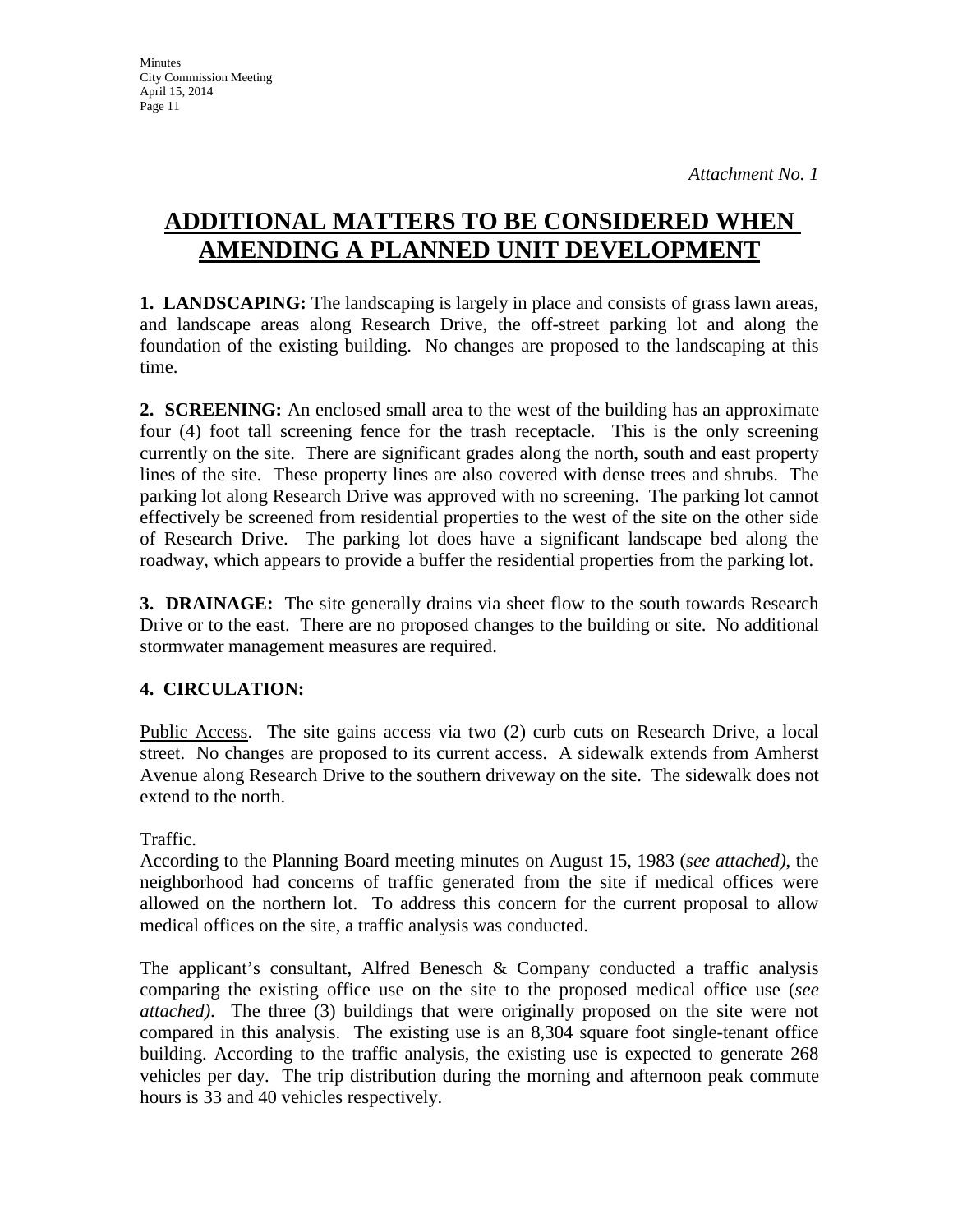*Attachment No. 1*

The proposed use as a medical office would generate roughly 300 vehicles per day or 32 more vehicles going to and leaving the site. The analysis states "Even though the building is expected to generate more daily traffic, the amount of traffic expected during the peak commuter periods is estimated to be about 18 vehicles per hour lower than a single tenant land use. This is due to the fact that most medical buildings begin seeing patients after the morning peak period and end before the afternoon commuter period. The majority of the traffic is spread out between 9:00 am and 5:00 pm."

Peter Clark, P.E., PTOE, Civil Design/Traffic Engineer, has reviewed the analysis and stated "Due to the peak hour demand not being negatively impacted, there are no mitigating steps that need to be taken by the developer at this time, associated with the revision to the PUD" (*see attached*).

Although the traffic generated by the new use could increase traffic to the area, it should be spread throughout the day and not be concentrated to the morning and evening commutes to and from the site. This should lessen any traffic impacts the new use may have on the surrounding properties. When comparing the site with the medical office use to the original plan to create four (4) office buildings on the site, the traffic impacts are even less.

### Off-Street Parking.

The existing site has an off-street parking lot with thirty-seven (37) spaces. The applicant's consultant, Rich Seidler, Commercial Real Estate Services, LLC provided the following analysis for the off-street parking requirements.

"Regarding the parking situation at this site, the building has 8004 SF. Using an extremely conservative 15% for common area and storage, would leave 6803 SF. At 5.5 spaces per 1000 SF (the requirement for medical use), there would be a need for 37 spaces. The present parking configuration consists or 37 or 38 spaces, which would seemingly satisfy the requirement should the property change to a medical use."

Using the same conservative estimate of 15% for common area (hallways, restrooms, etc.) and storage, the existing office use is required to have a minimum of twenty-three (23) parking spaces. The site has adequate off-street parking for the proposed use.

**5. OPEN SPACE/LANDSCAPED AND COMMON AREA:** The site has several large areas of open spaces to the north and east of the building and parking lot. This area consists of grass areas and dense trees. The eastern edge of the site is a steep slope that is covered with evergreen and deciduous trees.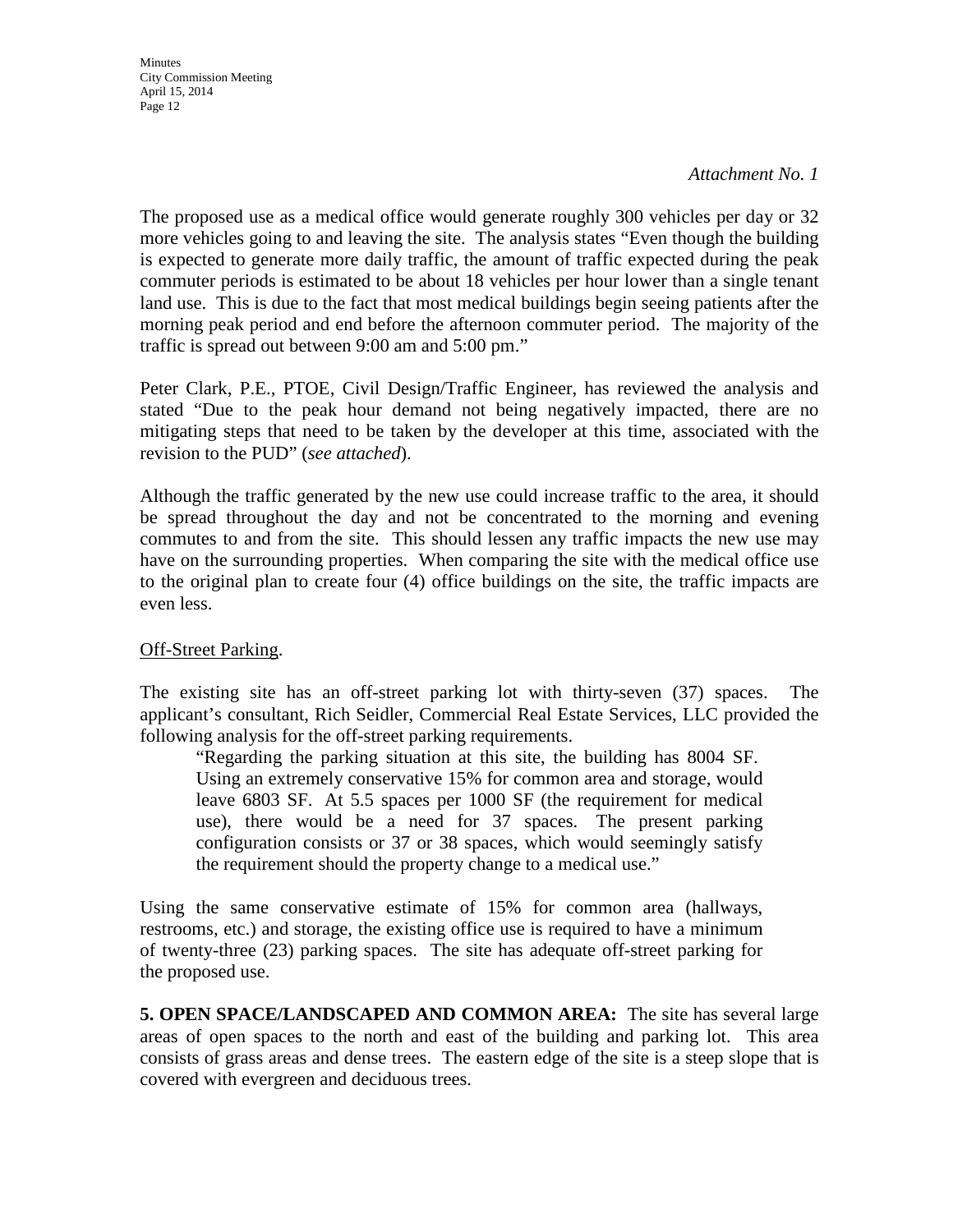*Attachment No. 1*

**6. CHARACTER OF THE NEIGHBORHOOD:** The neighborhood is a mix of medical and business offices, single-family homes, townhomes and the Seth Child Road highway commercial corridor. Single-family homes are located to the west of the site. To the north and northwest are two (2) developments consisting of single-family attached dwellings and townhomes. To the south is a medical office and single-family homes. To the east is Seth Child Road/State Highway 113, a four-lane limited access highway and the highway commercial businesses, including automotive dealership, automotive mechanic shop and a hardware store.

### **MATTERS TO BE CONSIDERED WHEN REZONING**

### **1. EXISTING USE:** Business Office

**2. PHYSICAL AND ENVIRONMENTAL CHARACTERISTICS:** The site is a large irregular shaped lot that slopes to the east and south. Besides the existing building and off-street parking lot, the site has large grass open spaces and heavily wooded slopes. The subject site is not shown to be in a mapped floodplain on the effective or preliminary Flood Insurance Rate Map panel # C0361.

### **3. SURROUNDING LAND USE AND ZONING:**

- **(a) NORTH:** Multi-unit townhomes, single-family attached, recreation areas for the townhomes and steep slope open space: Briercliffe Residential Planned Unit Development.
- **(b) SOUTH:** Medical office, Amherst Avenue, a major collector street, and large lot single-family homes: Briarview PUD and R, Single-Family Residential District.
- **(c) EAST:** Seth Child Road/K-113 Highway, a limited access highway and highway commercial uses, including a Little Apple Toyota/Honda Dealership, Midas automotive repair center and Waters True Value hardware store: C-5, Highway Service Commercial District.
- **(d) WEST:** Research Drive, a local street, and large lot single-family homes: R, Single-Family Residential District.

### **4. GENERAL NEIGHBORHOOD CHARACTER:** See above under **6, CHARACTER OF THE NEIGHBORHOOD.**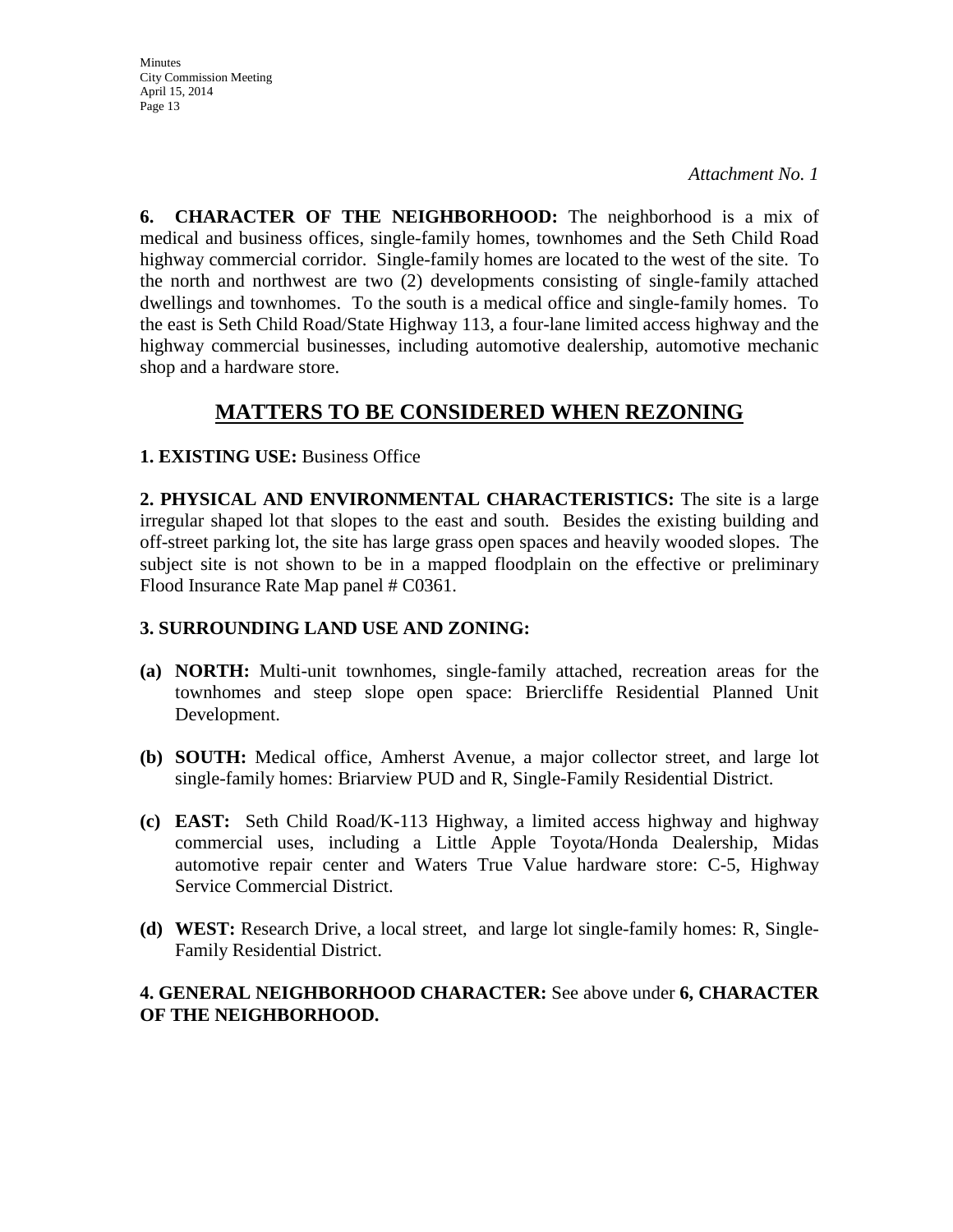*Attachment No. 1*

**5. SUITABILITY OF SITE FOR USES UNDER CURRENT ZONING:** The site was zoned from I-1, Research Park District to Commercial PUD in 1983. A condition was placed on the PUD that prohibited medical offices from being on the site. The site included the existing building and parking lot at the time of the rezoning, which was constructed in approximately 1973. The existing use and buildings conform to the PUD.

**6. COMPATIBILITY OF PROPOSED DISTRICT WITH NEARBY PROPERTIES AND EXTENT TO WHICH IT MAY HAVE DETRIMENTAL AFFECTS:** As previously mentioned, a condition of the PUD was that medical offices would not be allowed on the site. This was due to the traffic concerns raised by area neighbors. To address the traffic concerns, the applicant's consultant conducted a traffic analysis. The analysis found that the traffic from the medical office would increase roughly 32 more vehicles per day compared to the existing office use, but the traffic would be spread throughout the day, whereas the office building would have the bulk of the trips concentrated during the morning and evening commuting hours.

A medical office does exist to the south of the site within the same PUD. The amount of noise, light and traffic will be similar to the existing medical office to the south.

No physical changes to the existing building or site are proposed at this time. Any substantial modifications, as described in Section 9-108 of the Zoning Regulations will require future amendments to the PUD.

It appears that the medical office proposed in the PUD amendment will be compatible with nearby properties.

#### **7. CONFORMANCE WITH COMPREHENSIVE PLAN**

The site is shown on the Southwest Future Land Use Plan map of the Comprehensive Plan as Office-Research Park (OFF/RP). Policies from the Comprehensive Plan are noted in italics.

### OR 1: Characteristics

*The Office/Research Park land use designation is intended to provide concentrated areas of high quality employment facilities, such as corporate office headquarters, research and development, and educational facilities in a planned, "campus-like" setting. Office/Research Park developments may be incorporated into a master planned neighborhood, or located in close proximity to residential areas. Activities within an employment area typically take place indoors, and outdoor storage or other more industrial types of uses are typically not permitted. Some specialized research parks may include limited prototype production, such as in the K-State Research Park. This category may also include smaller office complexes consisting of a single building or several buildings that are not located*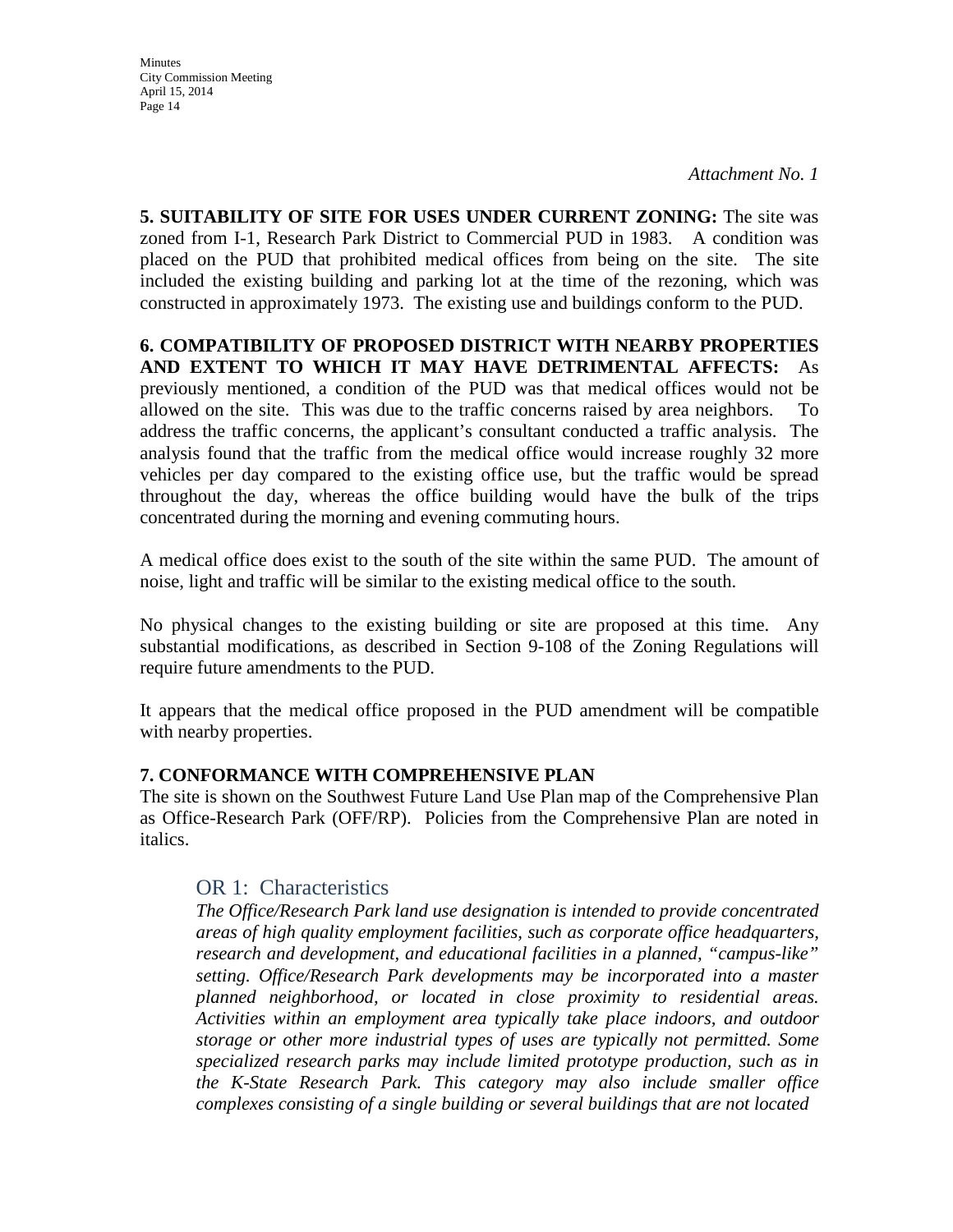*within a typical office park setting. These smaller office complexes shall meet the intent of the policies within this section, to the extent that they apply (i.e., Policy OR5 will not apply to single-building facilities). The Poyntz Avenue Corridor, located between 17th Street and Juliette Avenue, is another designated office district with some unique characteristics and issues that are addressed more specifically in the adopted Poyntz Avenue Corridor District Plan.*

### OR 2: Location

*Office/Research Park facilities should have direct access to existing or planned arterial and collector streets and should not rely on local or residential streets for access.*

### OR 3: Site Layout and Design

*Office/Research Park developments should be organized in a planned, "campus*like" setting that is heavily landscaped. Each development will vary based on site *configuration and topographical or other constraints; however, in a "campuslike" setting, buildings should typically be arranged to form outdoor gathering spaces*

### OR 5: Unified Architectural Character

*Buildings within an Office/Research Park setting should have a unified architectural character achieved through the use of similar elements, such as rooflines, materials, colors, signage, landscaping and screening and other architectural and site layout details.* 

#### OR 6: Common Areas

*Plazas and other common outdoor gathering spaces should be provided as part of the "campus" environment. Each development will vary based on site configuration and topographical or other constraints; however, in a "campuslike" setting, buildings should typically be arranged to form outdoor gathering spaces, such as quads, courtyards, patios, or seating areas for employees and visitors.* 

### OR 7: Circulation and Access

*Building entrances, outdoor gathering spaces, and parking areas shall be linked with clear, direct pedestrian walkways.*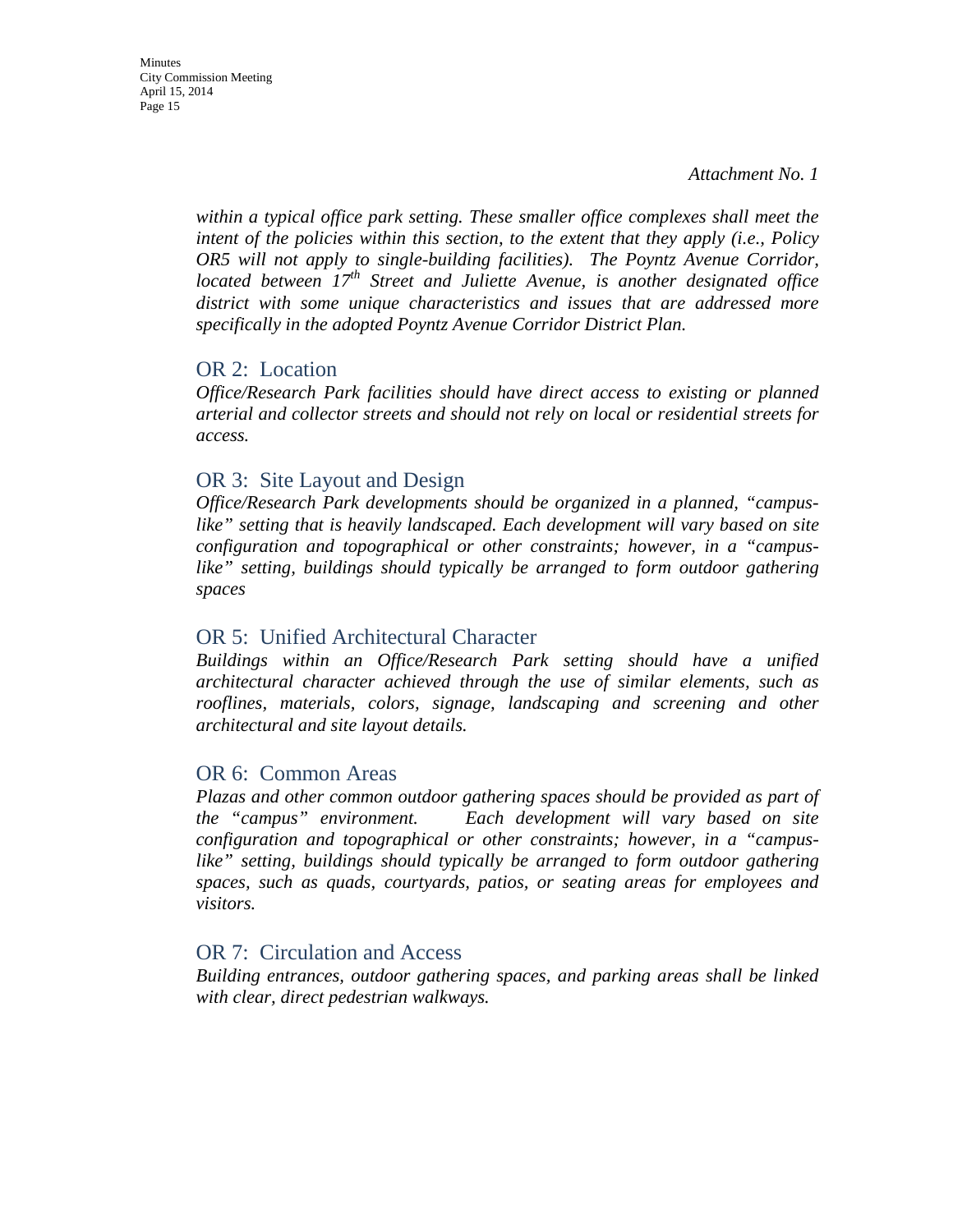### OR 8: Outdoor Storage

*The functions of an Office/Research Park facility should generally be completely contained within buildings. Accessory outdoor storage facilities typically should be of a limited nature and completely screened.*

**THE PROPOSED AMENDMENT CONFORMS TO THE COMPREHENSIVE PLAN.**

#### **8. ZONING HISTORY AND LENGTH OF TIME VACANT AS ZONED:**

| August 7, 1962     | Annex Lot R.P. 1, University Heights Addition, First Unit into the<br>City of Manhattan.                                                                                                                                              |
|--------------------|---------------------------------------------------------------------------------------------------------------------------------------------------------------------------------------------------------------------------------------|
| November 11, 1962  | Zone to site to E-1, Research Park District.                                                                                                                                                                                          |
| 1969               | E-1 District was changed to I-1, Research Park District.                                                                                                                                                                              |
| August 15, 1983    | Manhattan Urban Area Planning Board recommends approval of<br>the request to rezone from I-1 District to Commercial Planned Unit<br>Development District with a condition that medical offices shall not<br>be permitted on the site. |
| September 20, 1983 | City Commission approves the second reading of Ordinance No.<br>4093 rezoning the site to Commercial PUD                                                                                                                              |
| September 30, 1983 | Urban Area Planning Board approves<br>Final<br>Manhattan<br>Development Plan for Lot 1, Briarview Office Park Addition.                                                                                                               |
| October 16, 1986   | Manhattan Urban Area Planning Board approves the Final<br>Development of Phase II of Lot 1, Briarview Office Park Addition.                                                                                                           |
| July 18, 1988      | Manhattan Urban Area Planning Board approves an amendment to<br>Final Development of Phase II of Lot 1, Briarview Office Park<br>Addition.                                                                                            |
| January 29, 1992   | Manhattan Urban Area Planning Board approves the Final<br>Development of Phase III of Lot 1, Briarview Office Park Addition.                                                                                                          |

**9. CONSISTENCY WITH INTENT AND PURPOSE OF THE ZONING ORDINANCE:** The intent and purpose of the Zoning Regulations is to protect the public health, safety, and general welfare; regulate the use of land and buildings within zoning districts to assure compatibility; and to protect property values.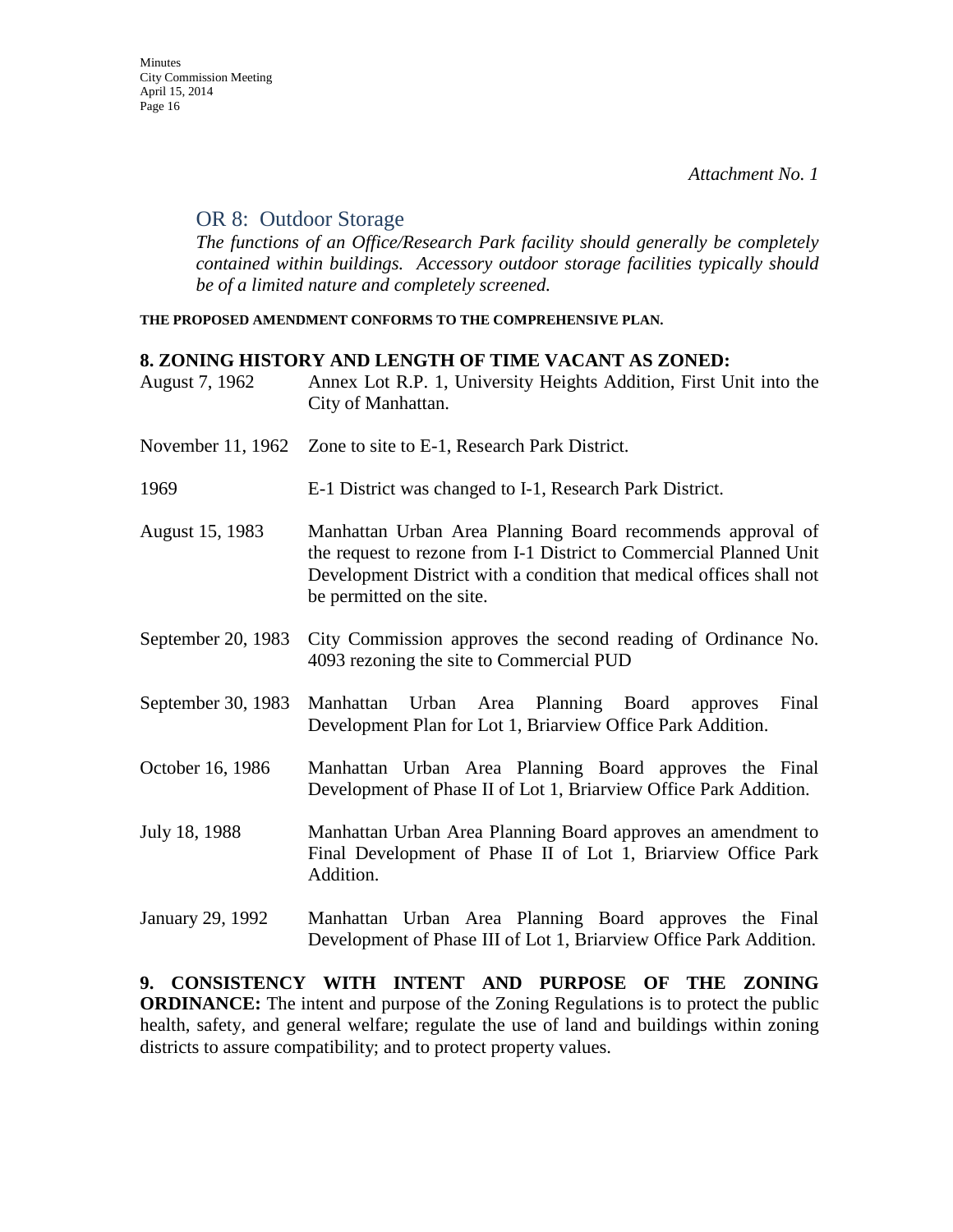**Minutes** City Commission Meeting April 15, 2014 Page 17

The PUD Regulations are intended to provide a maximum choice of living environments by allowing a variety of housing and building types; a more efficient land use than is generally achieved through conventional development; a development pattern that is in harmony with land use density, transportation facilities and community facilities; and a development plan which addresses specific needs and unique conditions of the site which may require changes in bulk regulations or layout.

The proposed PUD is generally consistent with Ordinance No. 4093, the approved PUD, the intent and purposes of the Zoning Regulations, and the intent of the PUD Regulations, subject to the conditions of approval.

**10. RELATIVE GAIN TO THE PUBLIC HEALTH, SAFETY AND WELFARE THAT DENIAL OF THE REQUEST WOULD ACCOMPLISH, COMPARED WITH THE HARDSHIP IMPOSED UPON THE APPLICANT:** There appears to be no gain to the public that denial would accomplish. The proposed amendment to allow medical office uses on the site will allow the commercial development to be used to its full potential. The amendment also eliminates the three (3) future buildings on the site, which could reduce the potential impacts on the public. Denial of the PUD amendment may be a hardship to the owner in that it would limit the use of an existing commercial development.

**11. ADEQUACY OF PUBLIC FACILITIES AND SERVICES:** Adequate street, sanitary sewer, and water services are available to serve the development.

### **12. OTHER APPLICABLE FACTORS:** None.

**13. STAFF COMMENTS:** City Administration recommends approval of the amendment to Ordinance No. 4093 and the Final Development Plan of Lot R.P. 1, University Heights Addition, First Unit to add medical office uses to the list of permitted uses on the site and eliminate three (3) proposed buildings that were never constructed, with the following conditions of approval:

- 1. The permitted uses shall be limited to Business and Professional Offices on the site.
- 2. Signage shall be limited to signs proposed in the application documents.
- 3. Exempt signage shall include signage described in Article VI, Section 6-104  $(A)(1),(2),(4),(5)$ , and  $(7)$ ; and, Section 6-104  $(B)(2)$  and  $B(5)$ .
- 4. Landscaping shall be maintained in good condition.